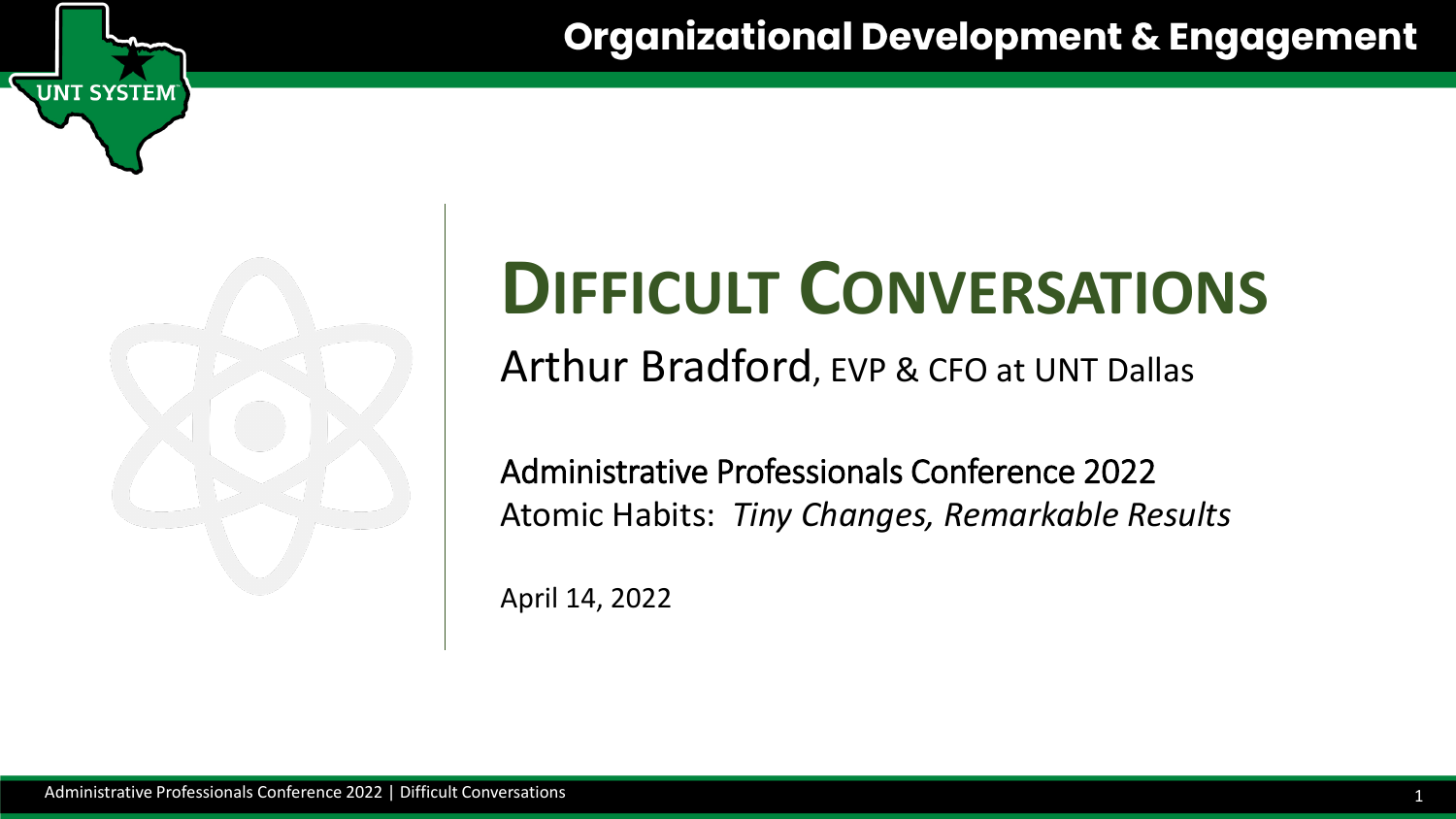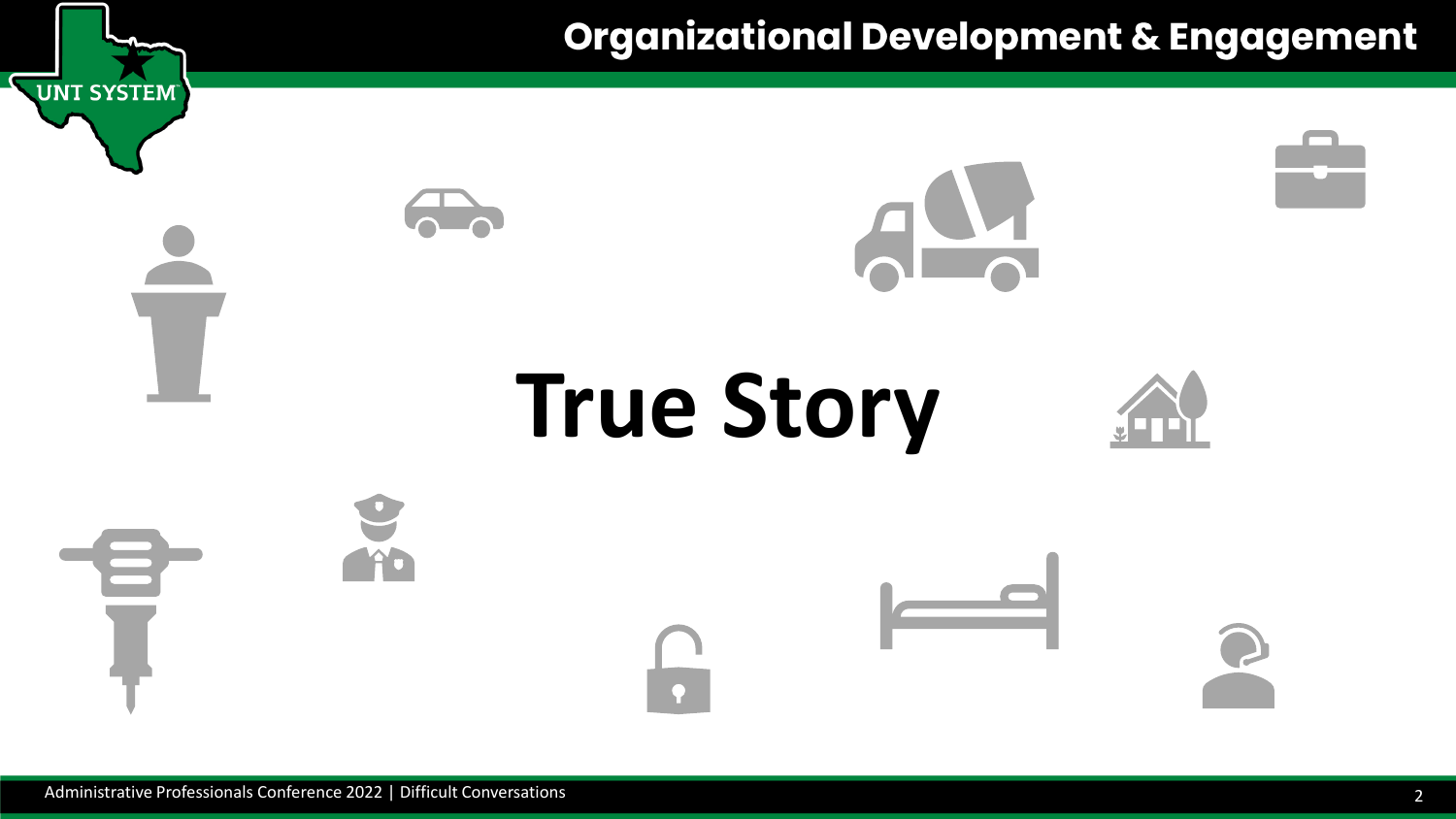## **What is a difficult conversation?**

A difficult conversation is an intentional discussion about an uncomfortable topic or negative experience where the goal is to share perspectives, gain understanding, develop respect, and seek resolution.



**T SYSTEM**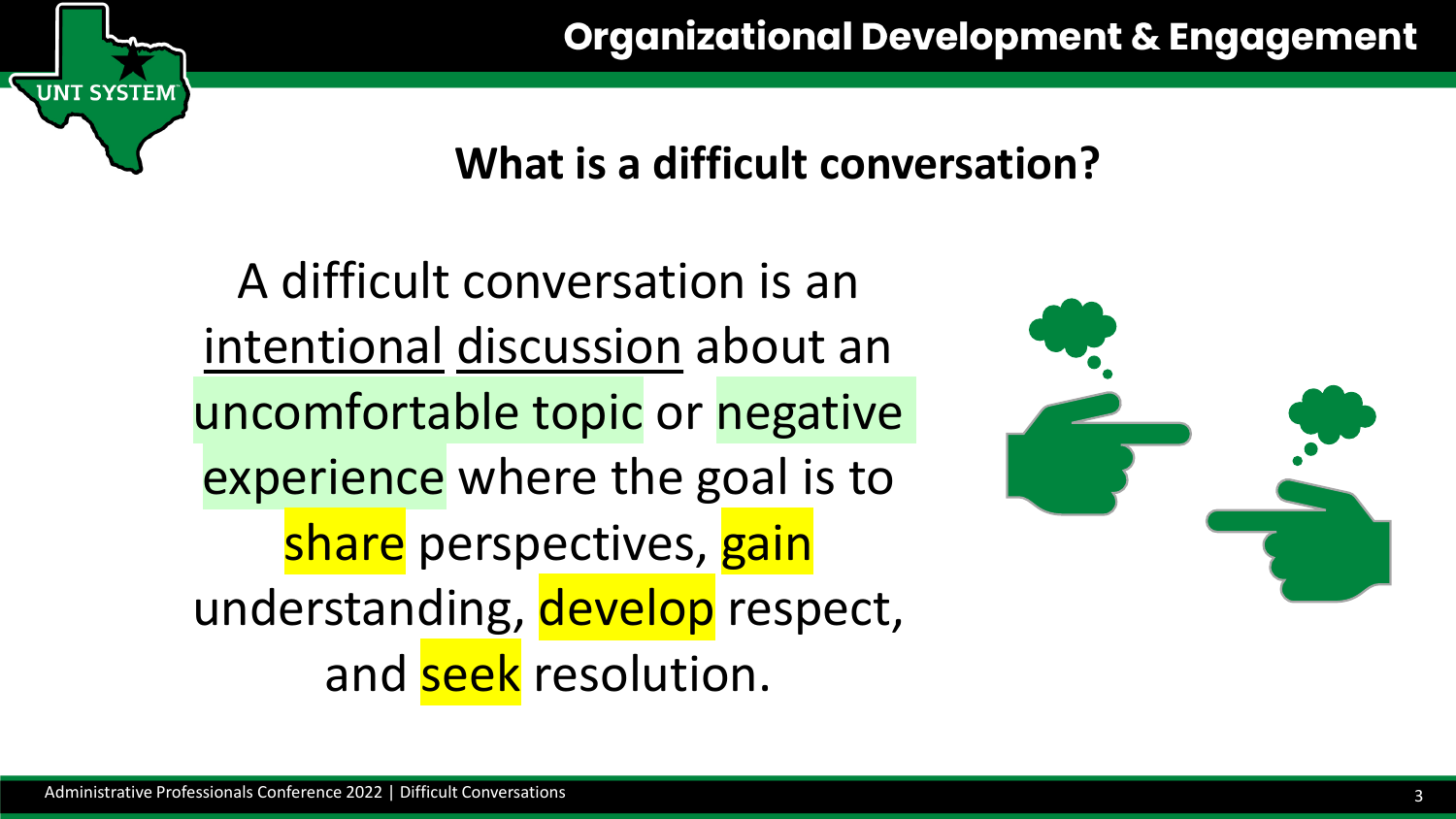# Think of a difficult conversation you need to have, should have had, or one you wish you could do over.



**T SYSTEM**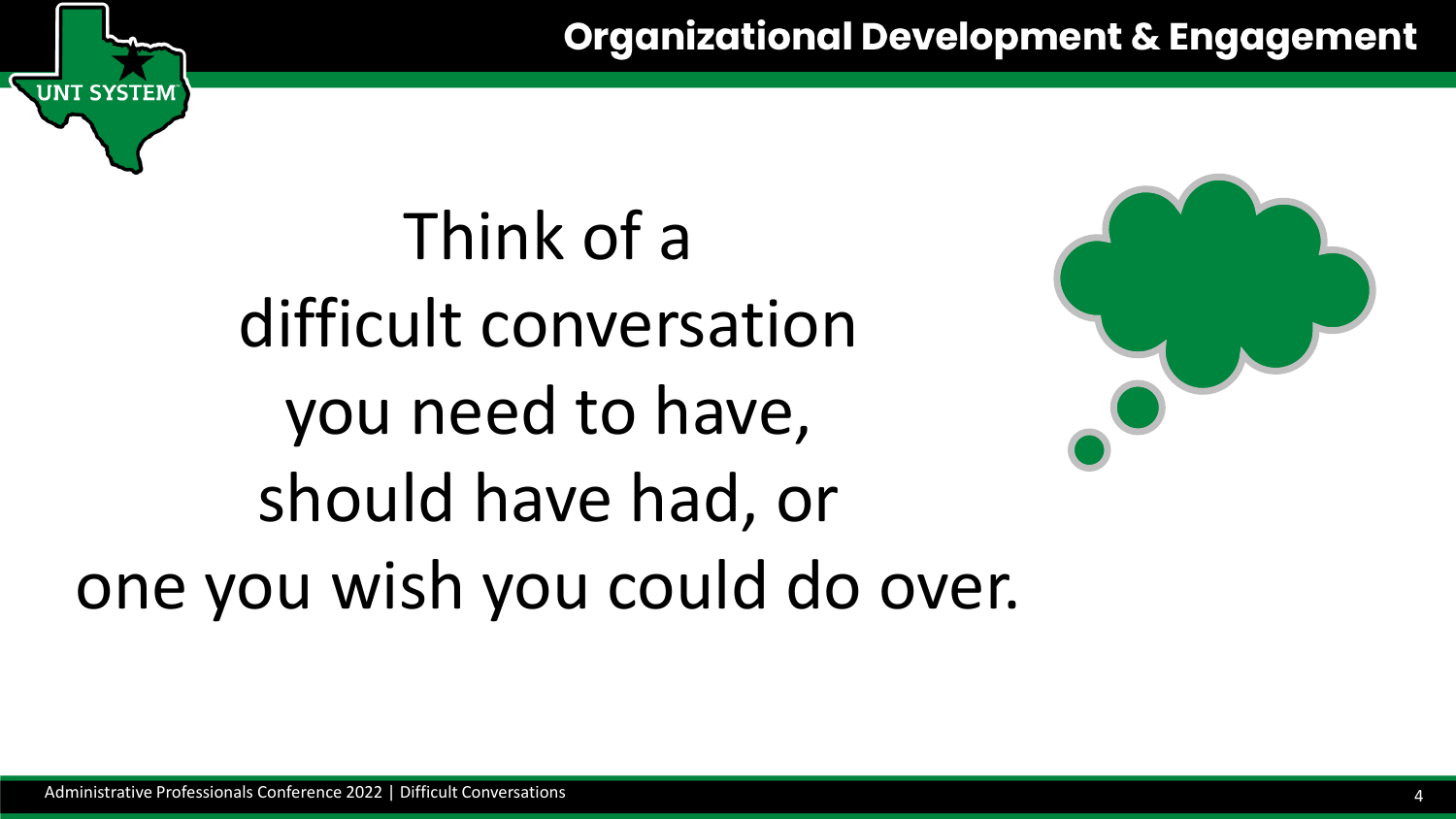

## **Why is having a difficult conversation so hard?**



# Emotional Awkward



 $FAR$ 

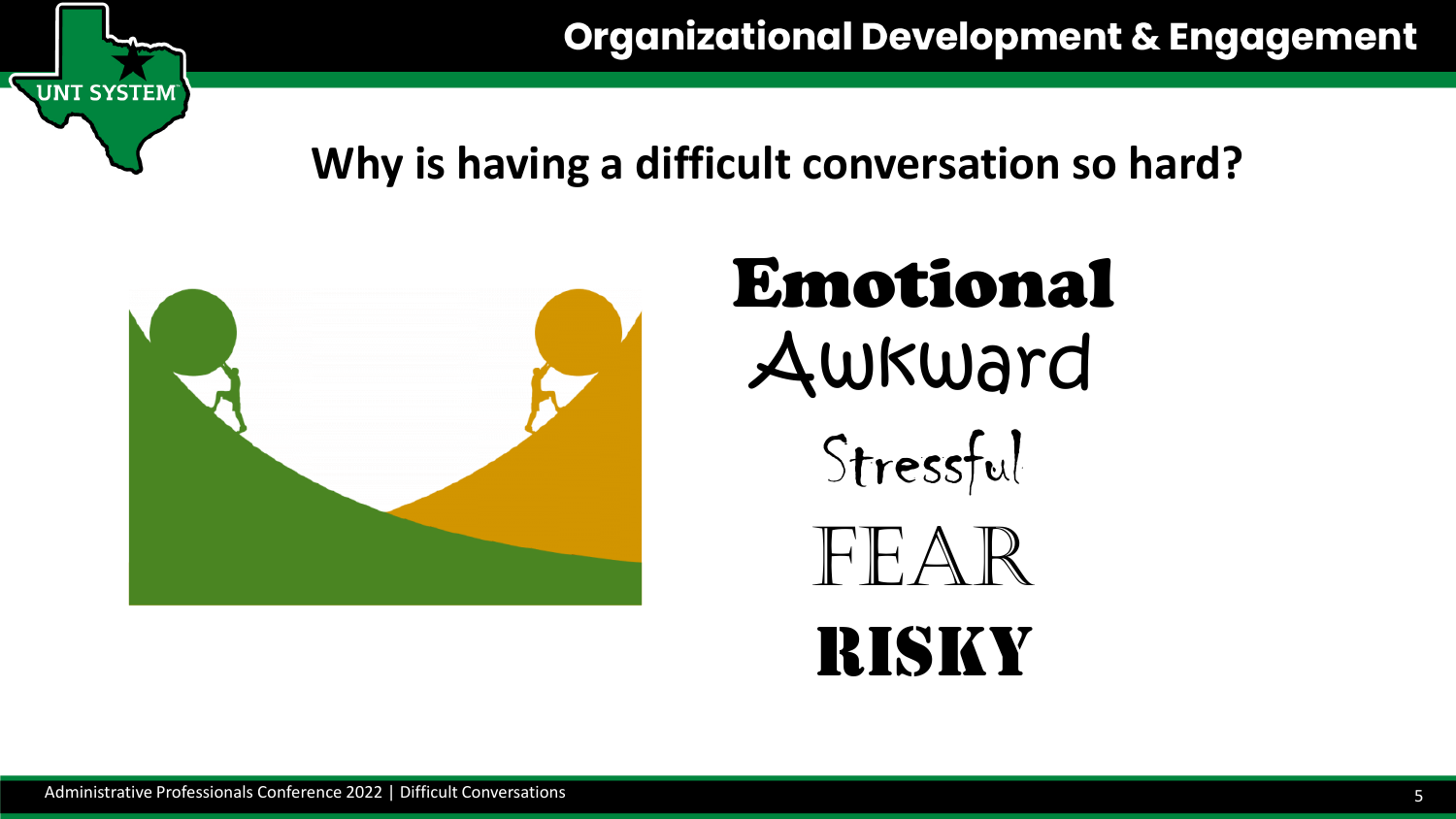

**What happens when we avoid difficult conversations?**

**Disengagement** Resentment Isolation CONFLICT Attrition

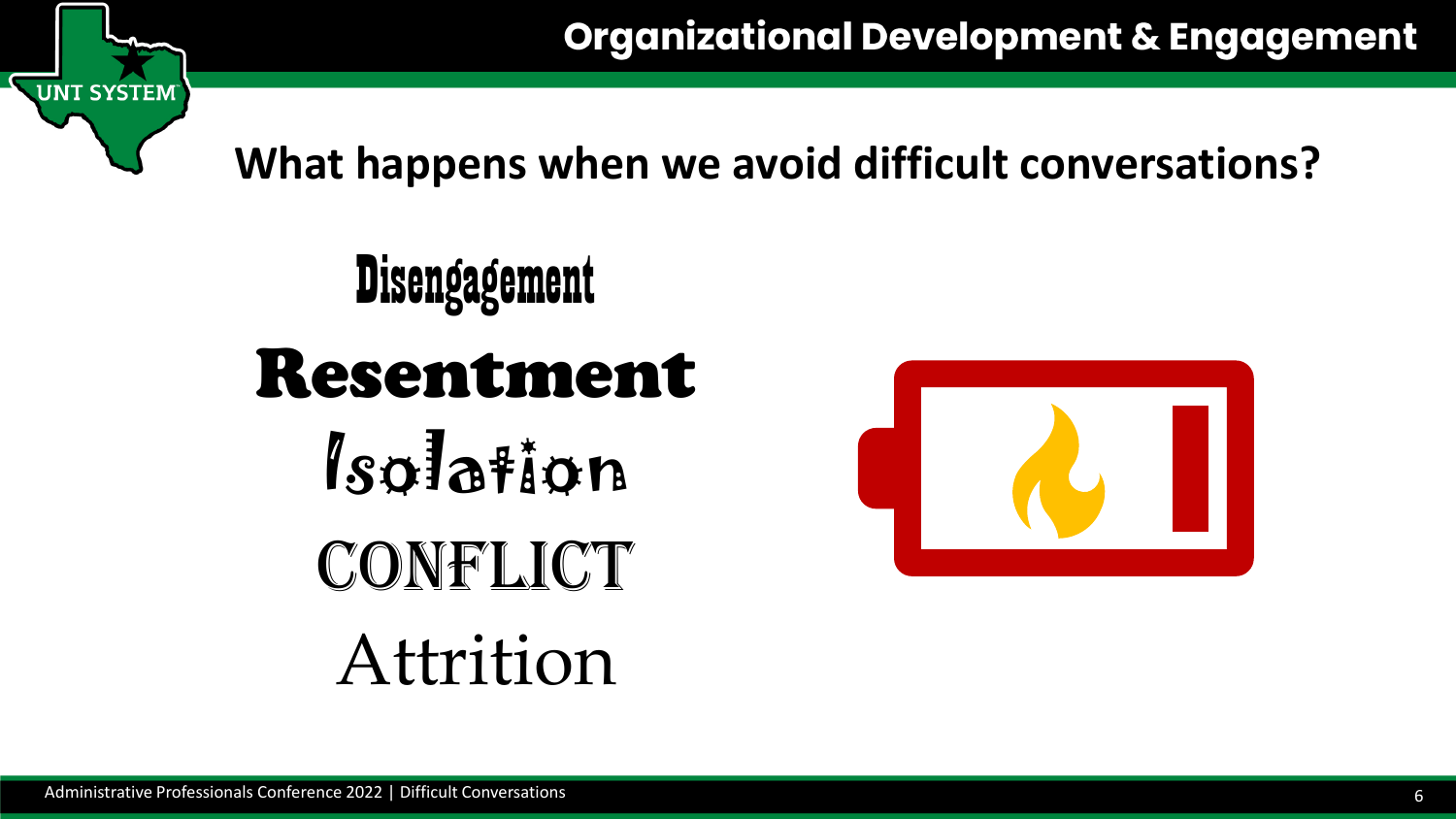#### **Meet Micah**

Title – Senior Project Manager

Tenure – 5 Years

UNT SYSTEM

Reports To – Rita

LY Rating – Highly Accomplished

Education – B.A. Finance UNT Dallas | M.B.A Harvard

Hobbies – Leading Bible Studies, Playing with Miniature Goldendoodle Butterscotch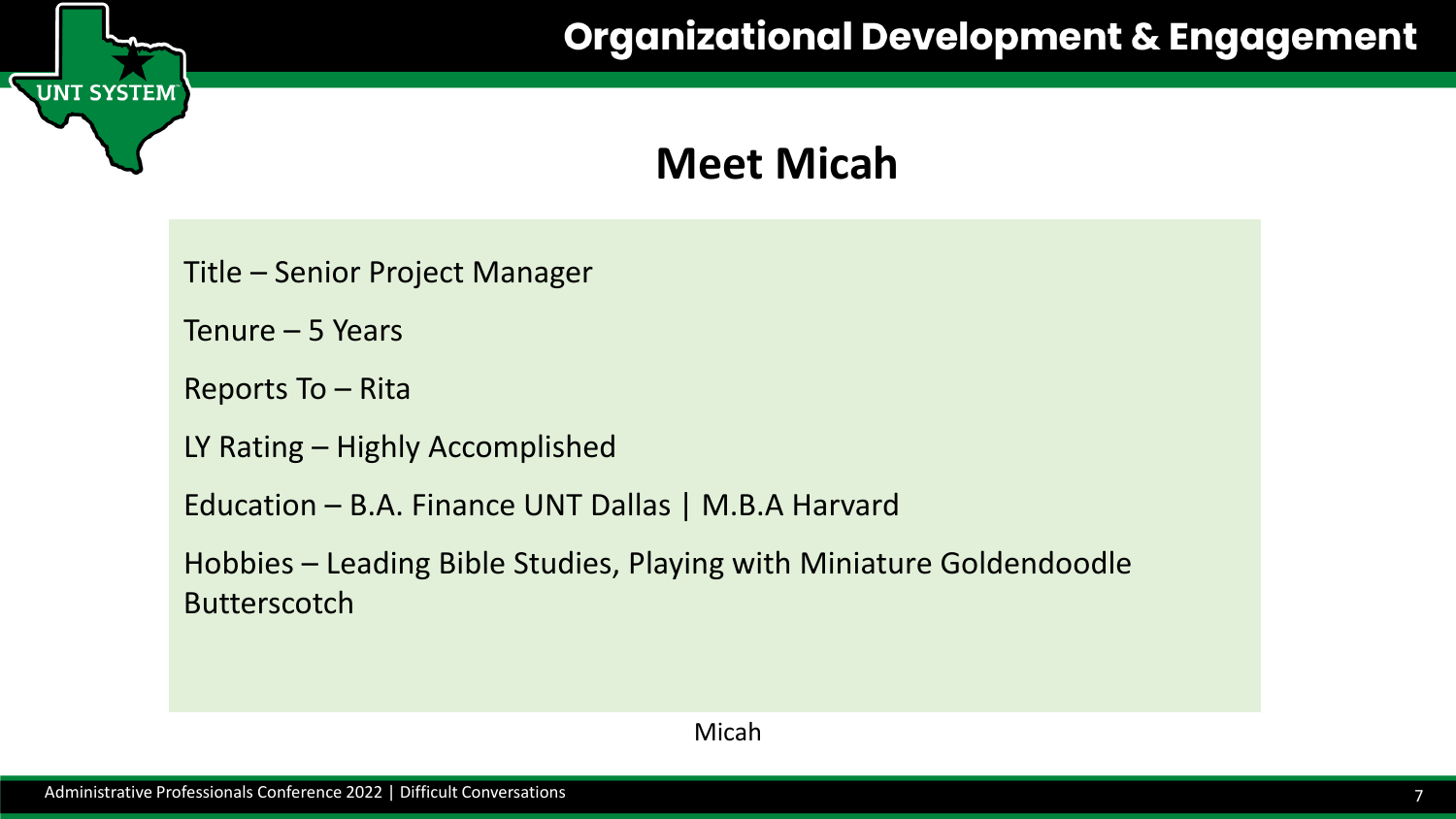#### **Meet Rita**

Title – Vice President Operations

Tenure – 13 Years

**UNT SYSTEM** 

Reports To – CEO

LY Rating – Meets Expectations

Education – B.A. English UNT Dallas | Ph.D. Operations Management UT Austin

Hobbies – Reading, Spending Time with Husband and Children Esther (14) and Jude (16)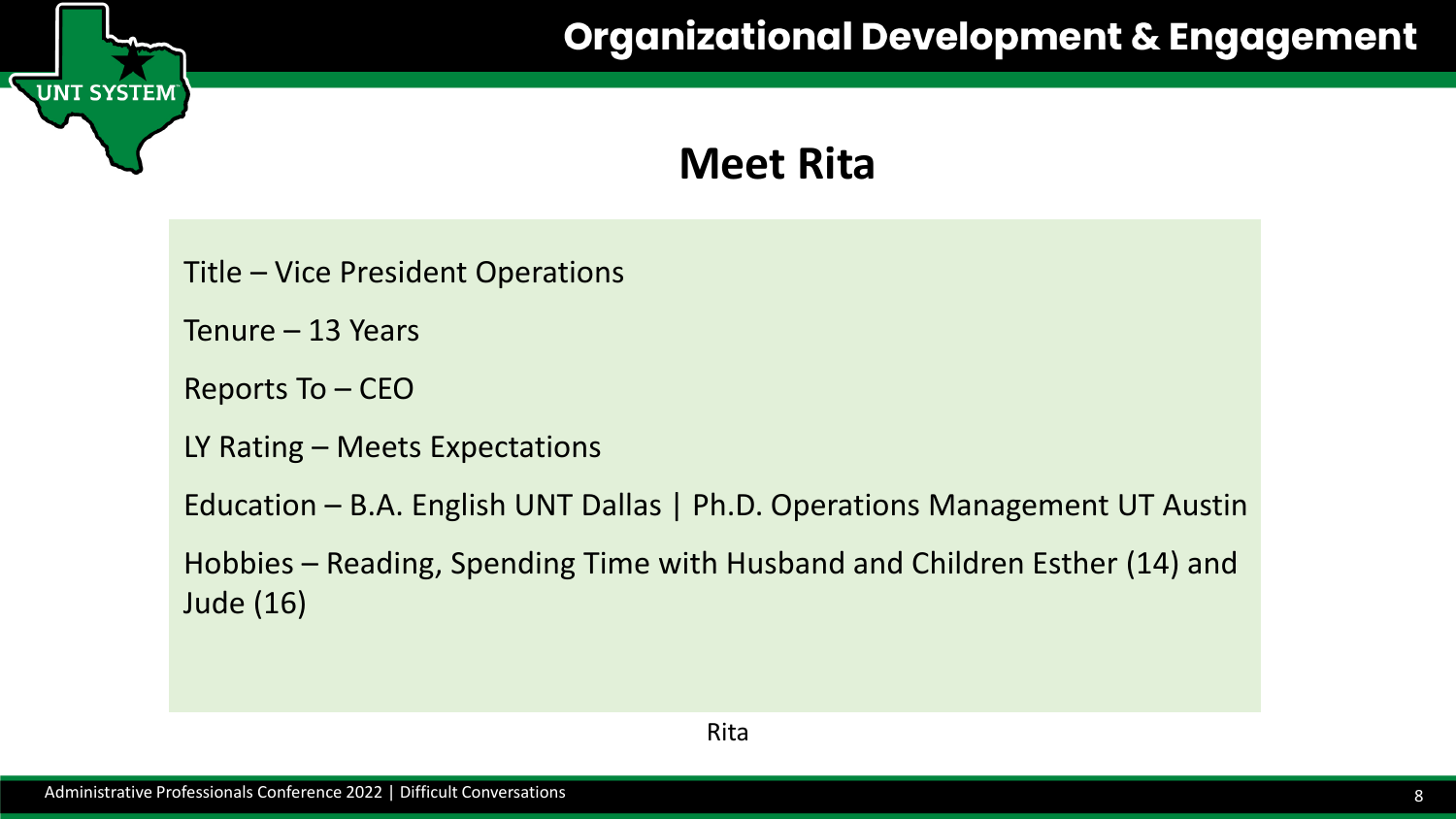## **The Situation**

- Micah reports to Rita, who reports to the new CEO at *The Coffee Depot.*
- Sales continue to decline post-pandemic.
- Employee engagement is low, and turnover is at an all-time high. Employees are working overtime and on weekends.
- Micah leads a project team to diagnose the business and improve both sales and employee engagement.
- Since the start of the project six months ago, Micah has met all deadlines and deliverables.
- Micah updates Rita weekly on the progress of the project.
- The CEO has given Rita 60 days to show better sales results.

**SYSTEM**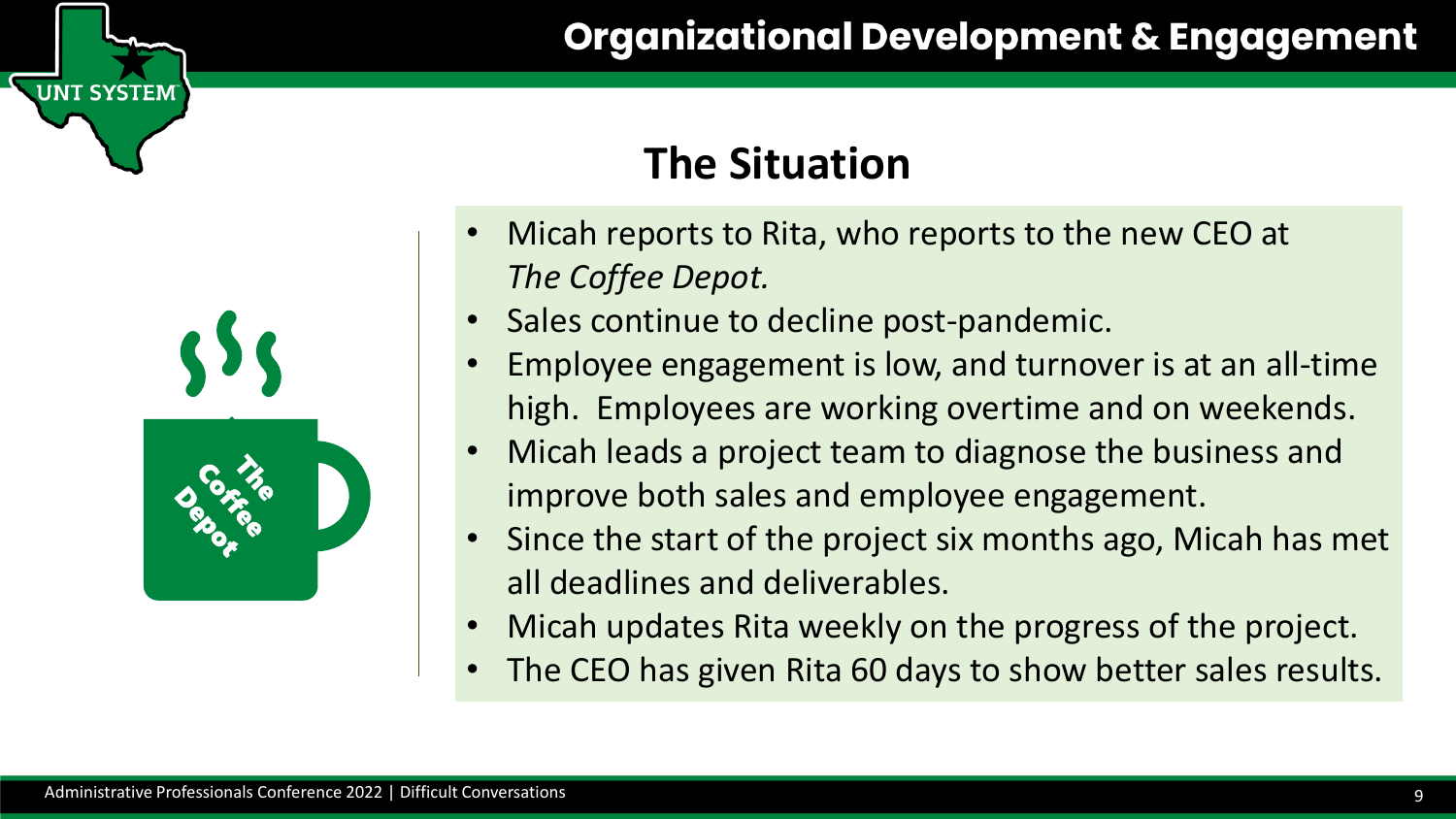#### **The Issue**

- Micah's findings so far point to operational deficiencies as the primary cause of declining sales.
- His findings also point to management as the primary cause of low employee engagement and the high turnover.
- Despite the compelling data, Rita disagrees with Micah's findings because these findings point directly to her.
- Rita has chided Micah publicly and to the CEO.
- **Micah is contemplating having a difficult conversation with Rita.**

**T SYSTEM**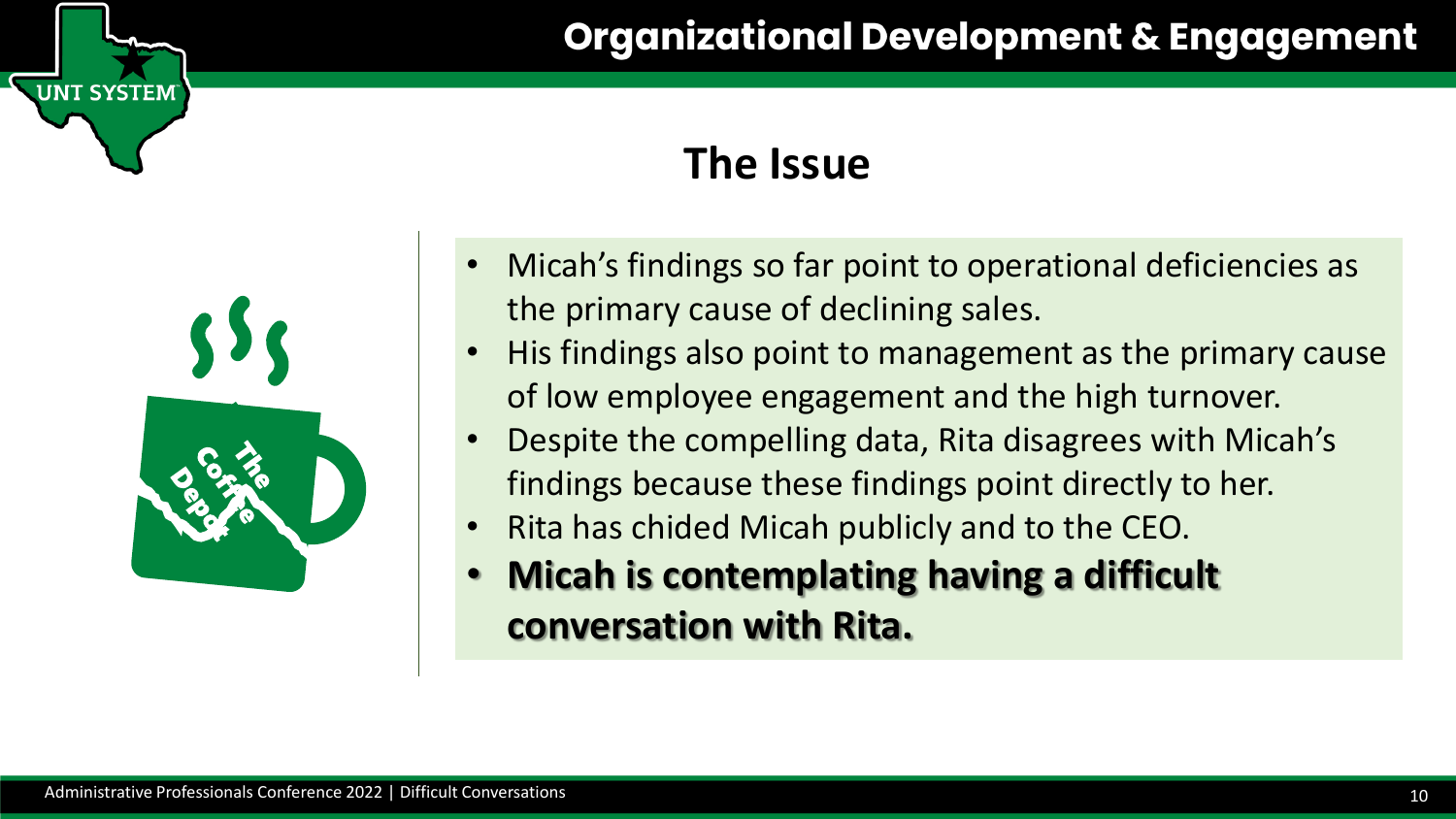## **Six Step Technique for Difficult Conversations\***



This technique works with vertical and horizontal reporting relationships. \*Non-Scientific – Based on 30 years of Corporate America experience.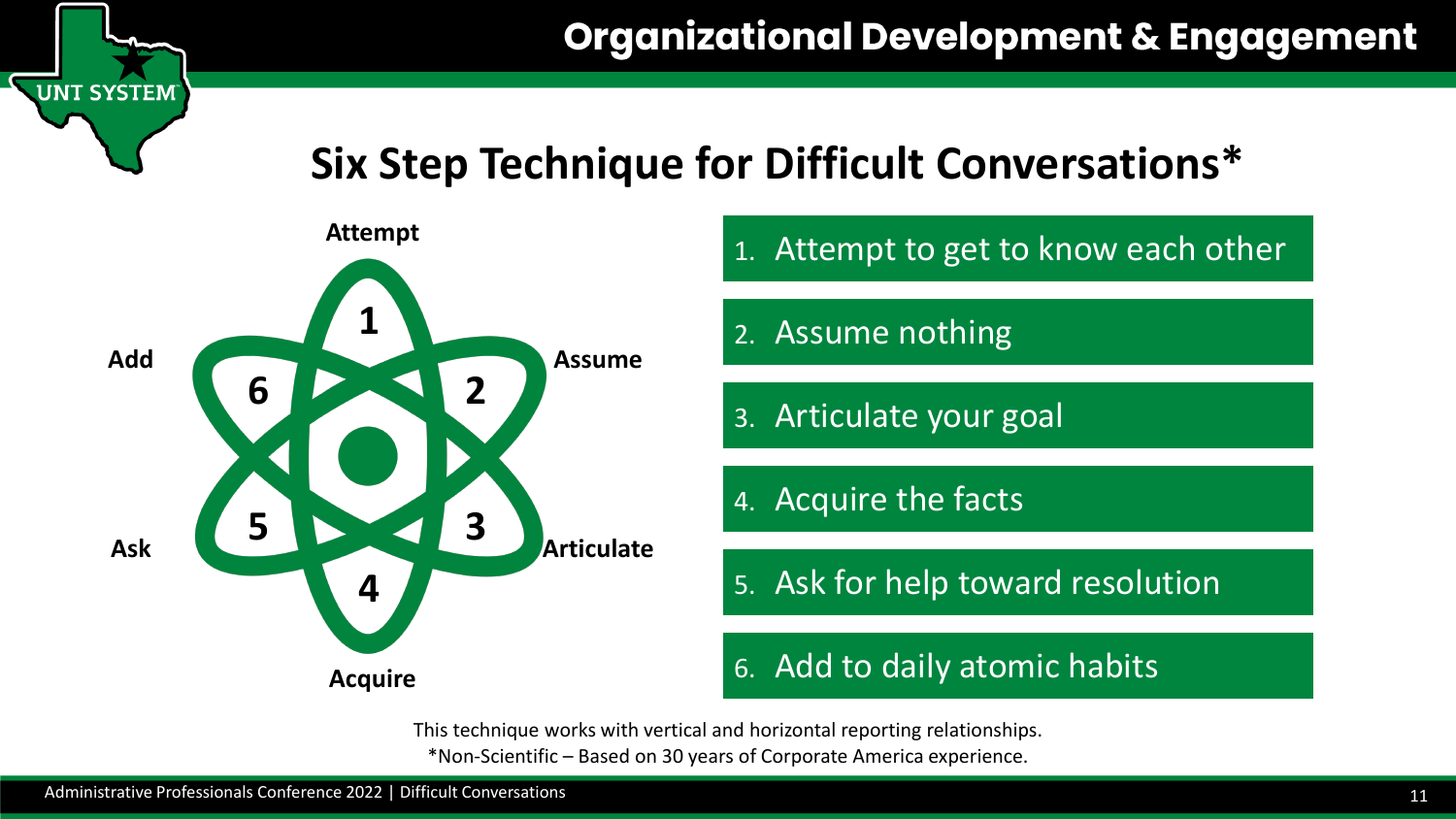# **1. Attempt to get to know each other**

Also be willing to share. Look for connection points. Don't be creepy or come across like a private investigator. Try the F.O.R.D. method –

- $\circ$  Eamily Learn about their family.
- dall

**T SYSTEM** 

 $\circ$  Occupation – Learn about their current and past jobs, companies, and experiences.



 $\circ$  Recreation – Learn about their hobbies and past and upcoming vacations or how they spend their weekends.



o Dreams – Learn about their dreams and future aspirations.

Should be done apart from the need to have a difficult conversation.

**1**

**Attempt**

**6**

**Add**

**Ask**

**5**

**4**

**Acquire**

**2**

**Assume**

**Articulate**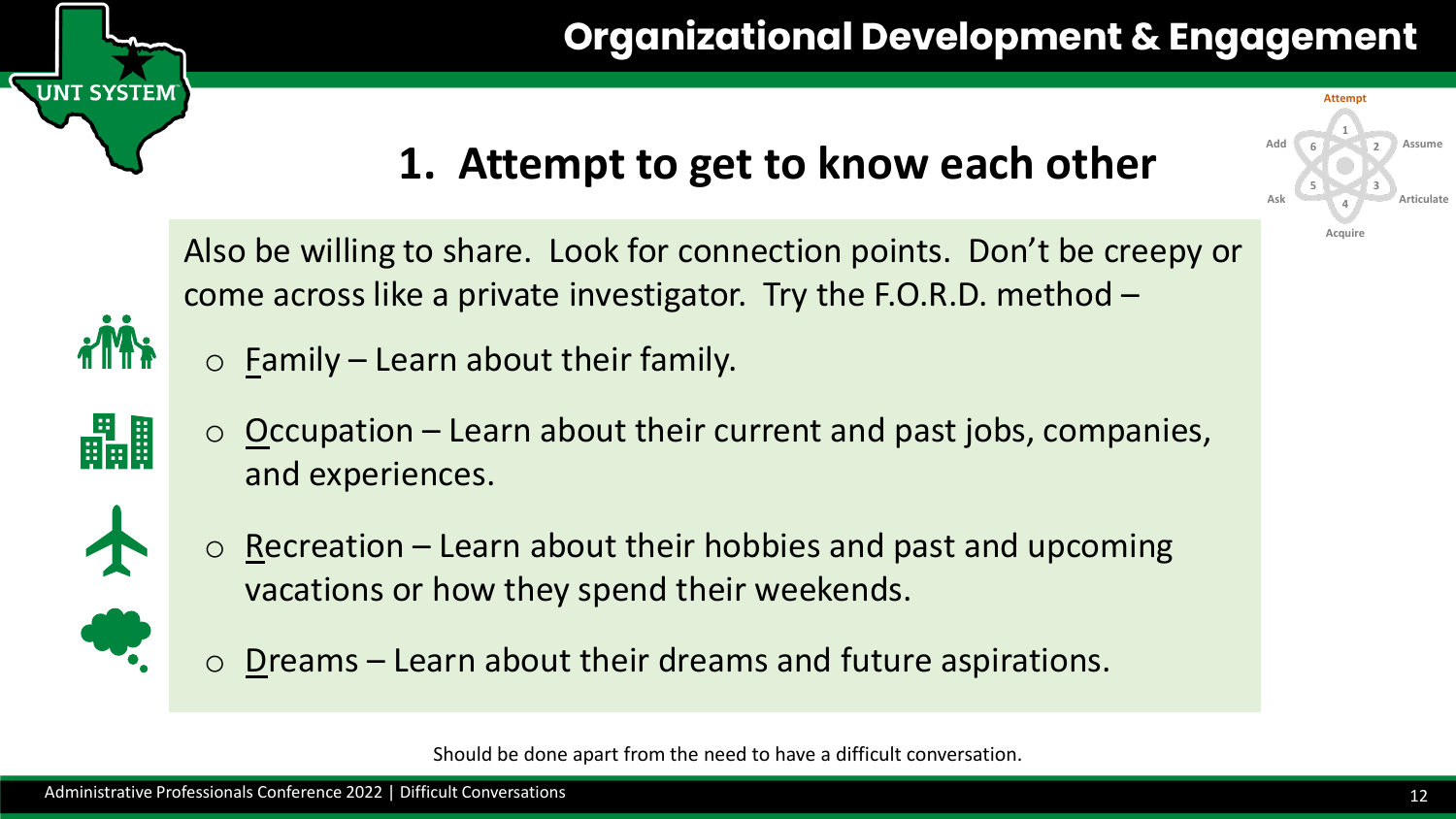# **2. Assume nothing**

Do not assume that others know what we think, feel, or want, and vice versa. In this context, assumptions are bad.



**NT SYSTEM** 

o Assumptions are stories we create in our heads to excuse, explain, or justify words, feelings, and actions of others.



- o Assumptions are hard to unknow. (Don't think about that piece of broccoli stuck between my teeth.)
- o Assumptions tend to misplace responsibility.



o Assumptions are simply unfair.

**1**

**Attempt**

**6**

**Add**

**Ask**

**5**

**4**

**Acquire**

**2**

**Assume**

**Articulate**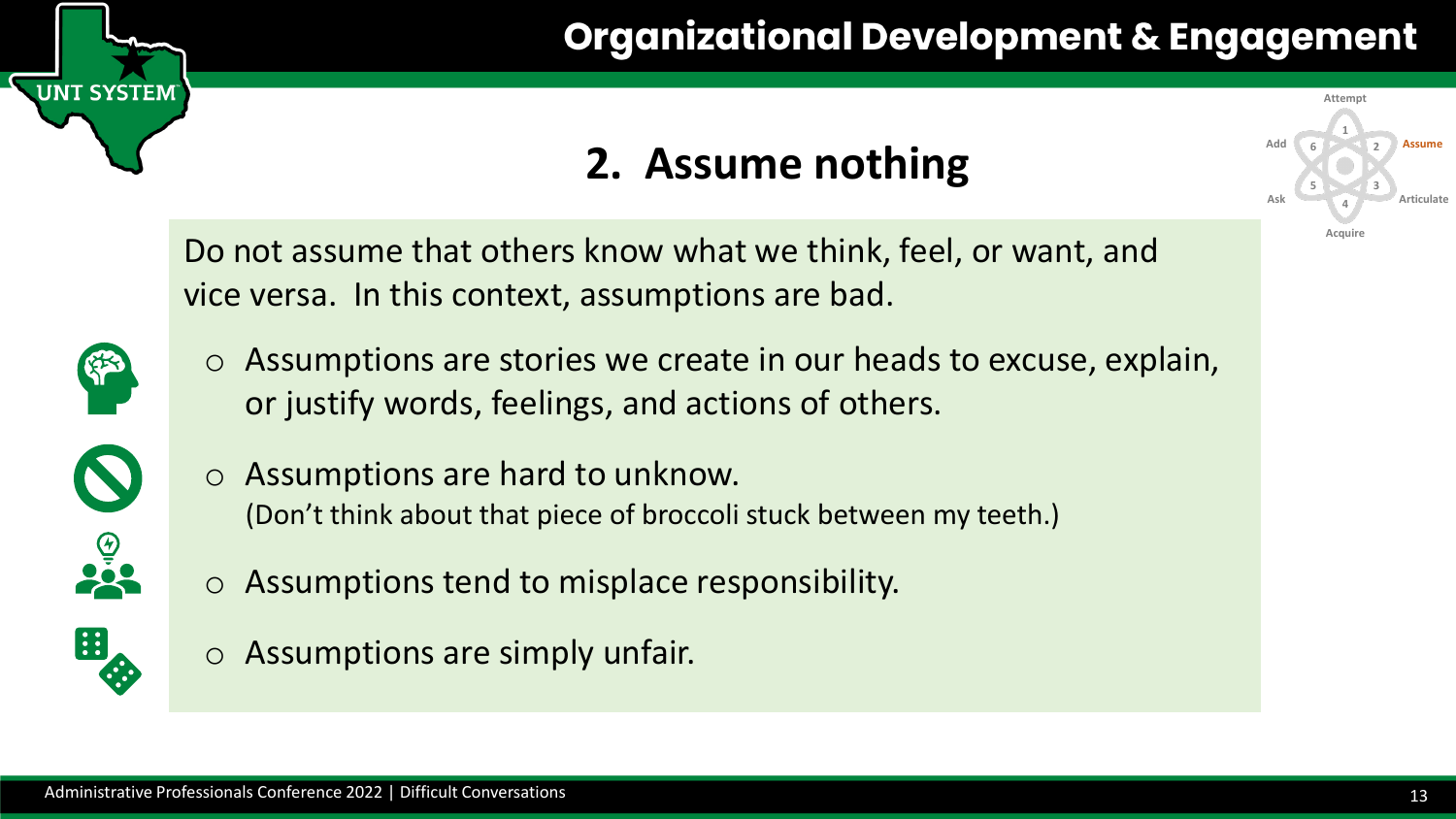

## **3. Articulate your goal**

Formulate your goal and make sure it is reasonable and significant. Will it make a difference?



UNT SYSTEM

o Change in behavior.



o Apology.



- o Restoration of relationship.
- o Health and inner peace.
- o All of the above.

**1**

**Attemp** 

**6**

**Add**

**Ask**

**5**

**4**

**Acquire**

**2**

**Assume**

**Articulate**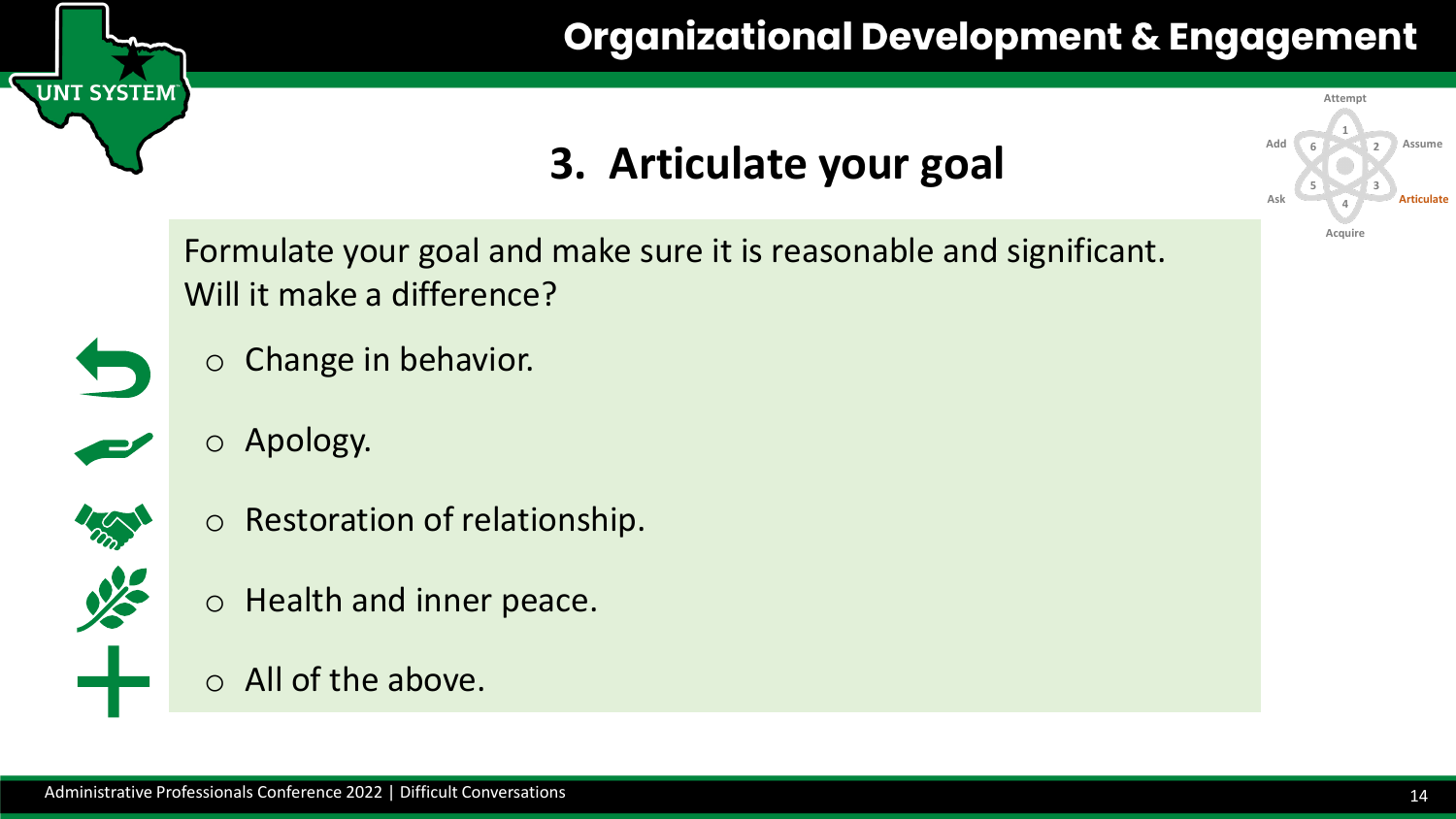# **4. Acquire the facts**

Resolution is impossible without the facts.

**NT SYSTEM** 

 $\circ$  Assert use of "I" as much as possible as you state why the need for the conversation and as you share what happened and how it impacted you. Be specific with examples of dates, time, location, and if others were present. Don't be too scripted.



o Avoid over expression of emotions. (Watch for signs of stress.)



Acknowledge your role in the situation.



 $\circ$  Affirm their point of view as they assess your claim. (Extend grace. See them as a copartner for resolution.)

Having a neutral party join you may sometimes be warranted. (e.g. HR partner or peer from another functional area)

**1**

Attem

**6**

**Add**

**Ask**

**5**

**4**

**Acquire**

**2**

**Assume**

**Articulate**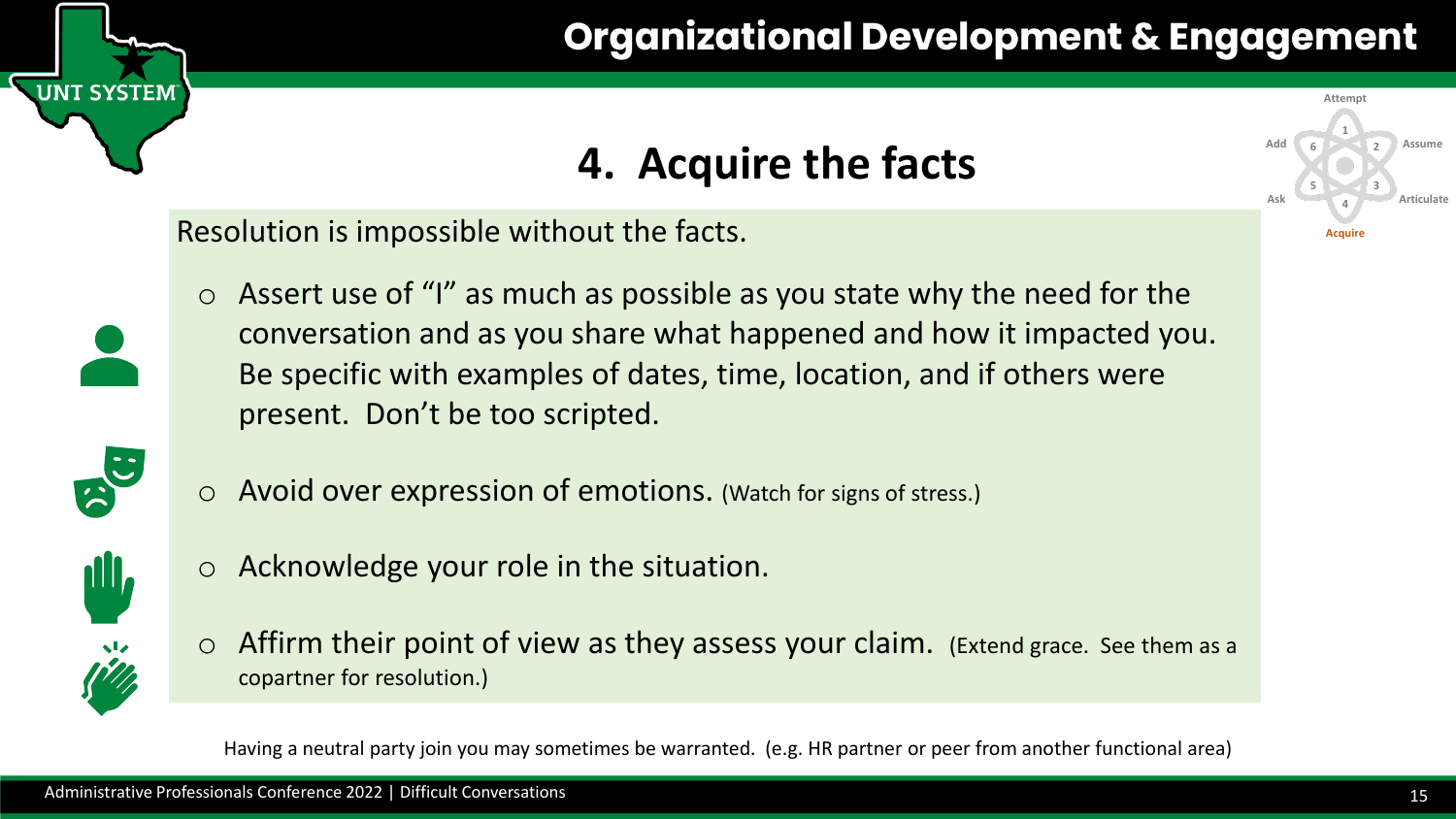# **5. Ask for help toward resolution**



**JNT SYSTEM** 

Asking for help shows vulnerability, you trust and appreciate their ideas, and that you care about the relationship.

- o Share your goal from step three above. (Avoid being too scripted.)
- o Ask how they can help achieve your goal. (Remain quiet and listen intently.)
- o Abstain from telling them what they should or should not do.
- o Agree on the resolution. (Remain open and flexible. When there is an impasse and no reasonable resolution can be reached, escalate to next level or to HR.)
- o Ask for permission to hold each other accountable to the resolution.

**1**

**Attempt**

**6**

**Add**

**Ask**

**5**

**4**

**Acquire**

**2**

**Assume**

**Articulate**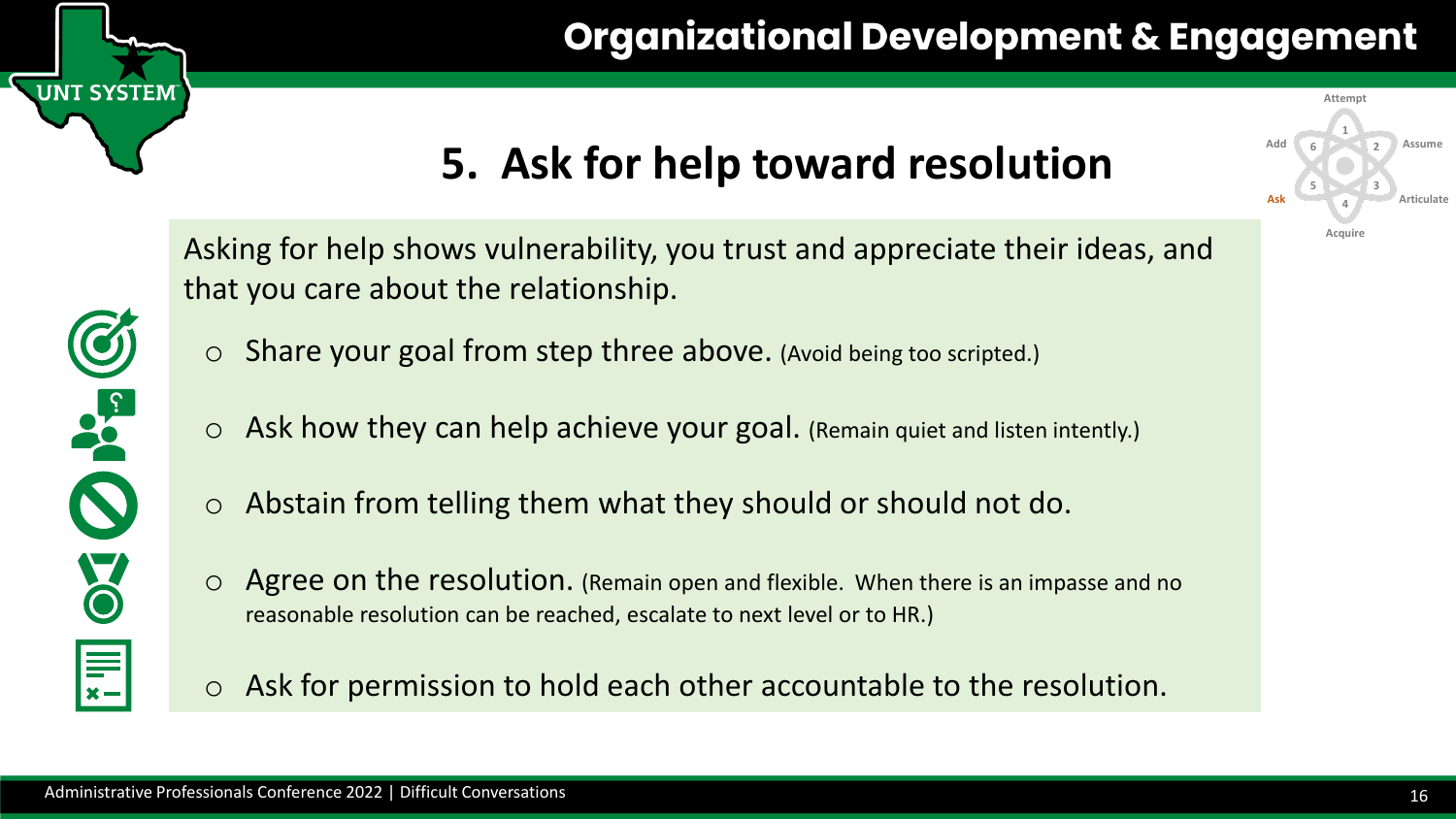# **6. Add to daily atomic habits**

Add this method to your daily atomic habits.

- o Cue: **Make it obvious**. | Awareness. Act immediately when a difficult conversation is needed. Don't let it stew.
- 

**NT SYSTEM** 

- o Craving: **Make it attractive**. | Focus on the reward/destination.
- o Response: **Make it easy**. | Keep it simple and make it a part of who you are. Make it second nature.



o Reward: **Make it satisfying.** | Stay motivated and encouraged by your progress.

Source: *Atomic Habits*, James Clear, 2018.

**1**

**Attempt**

**6**

**Add**

**Ask**

**5**

**4**

**Acquire**

**2**

**Assume**

**Articulate**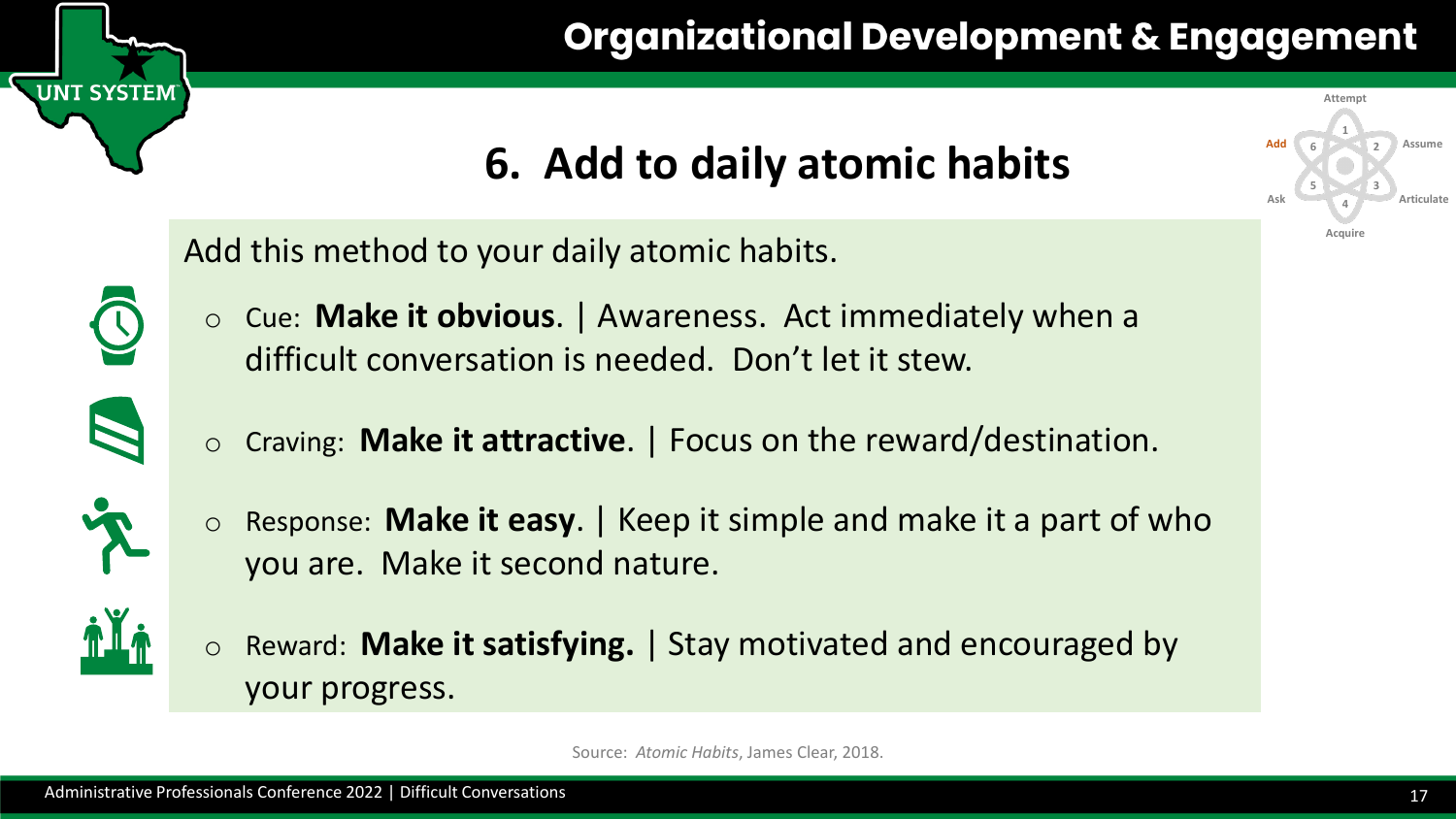### **The Outcome**

- Micah scheduled time with Rita to have the difficult conversation.
- Micah used this method and was successful in achieving a mutual resolution.
- Rita acknowledged her role, apologized publicly to Micah, and committed to the resolution.
- Micah acknowledged that he could have been more delicate in how he shared his findings with Rita.
- Both Rita and Micah grew as people and professionals as a result.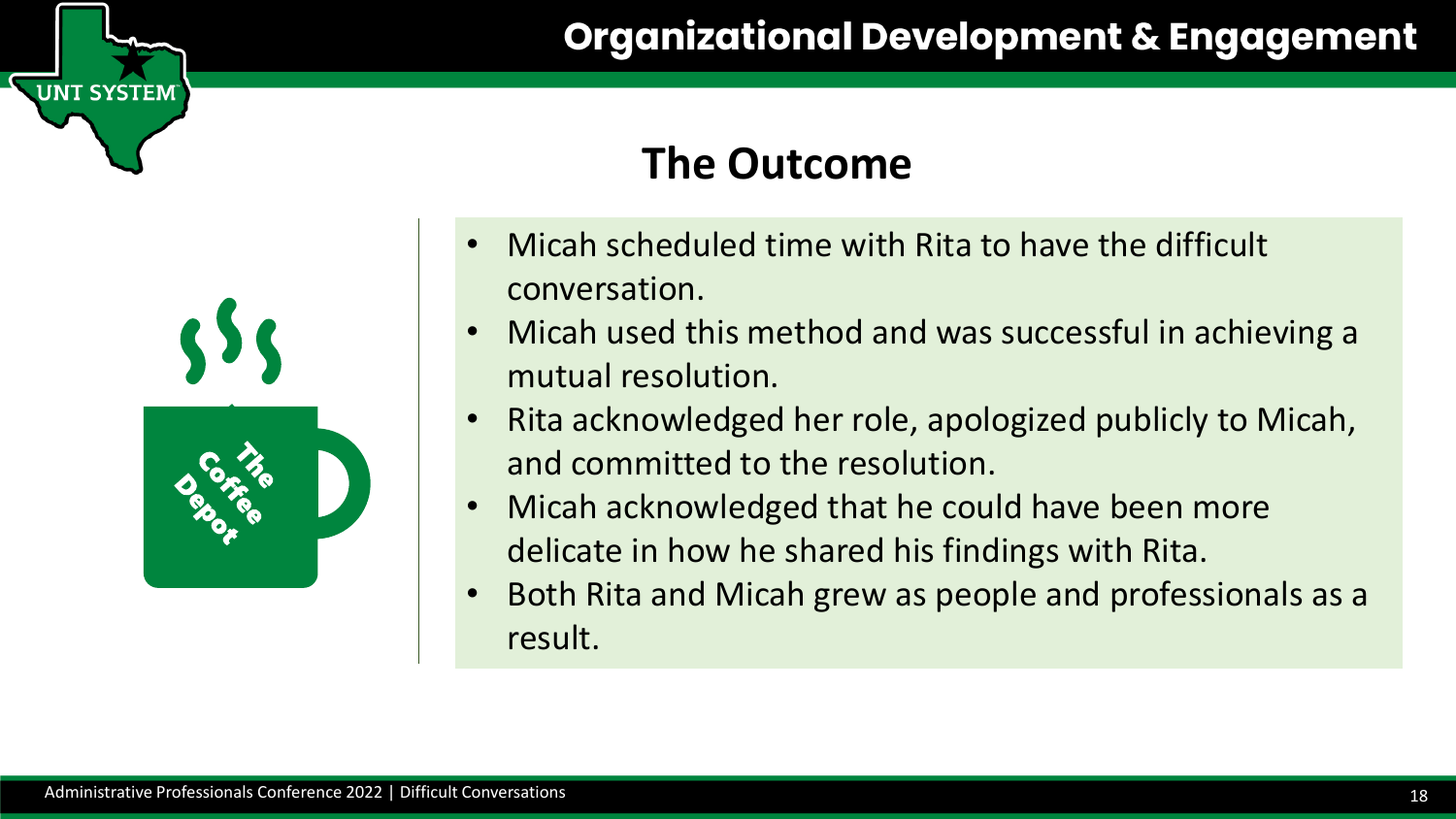#### **Six Step Technique for Difficult Conversations**

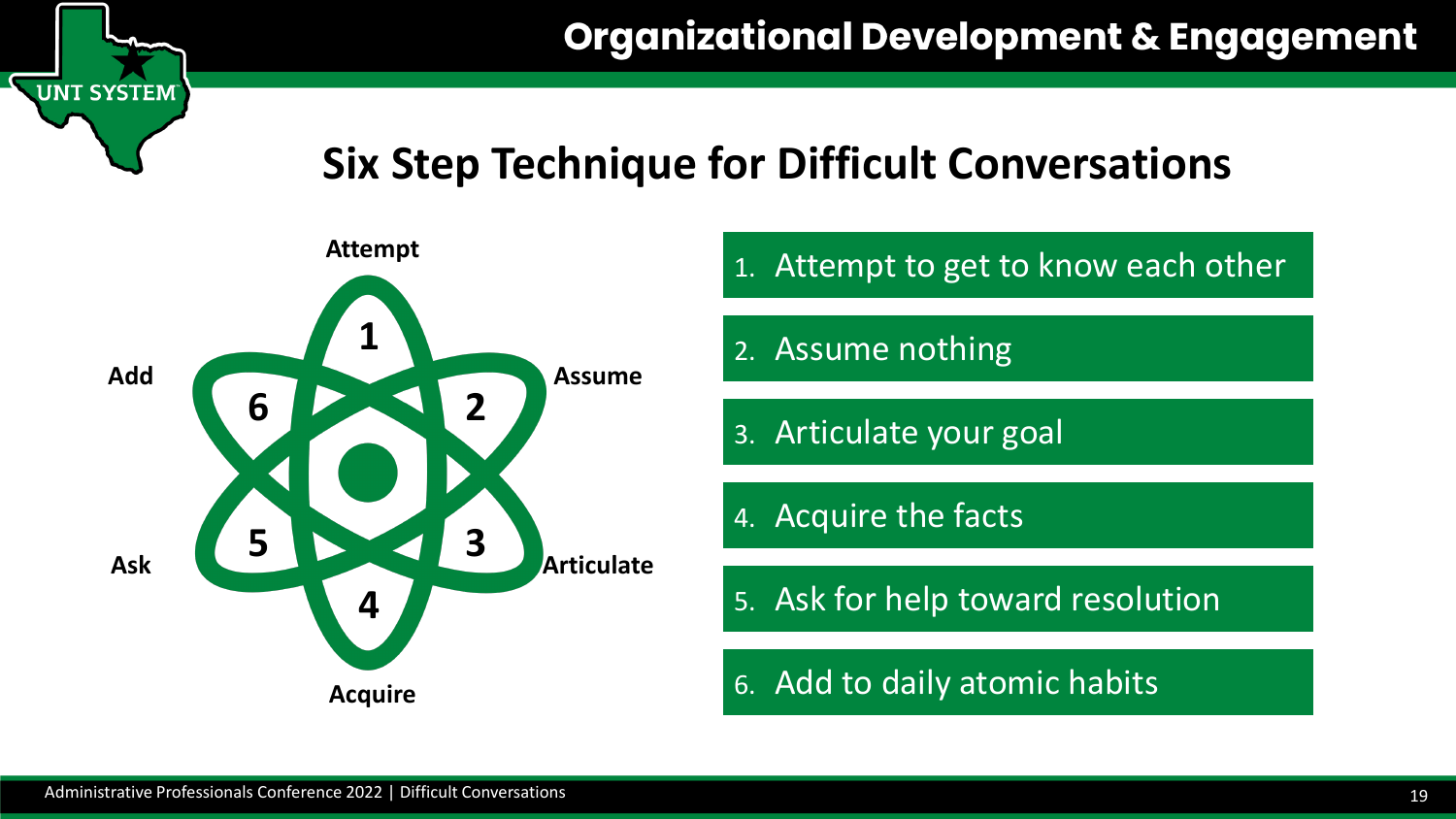